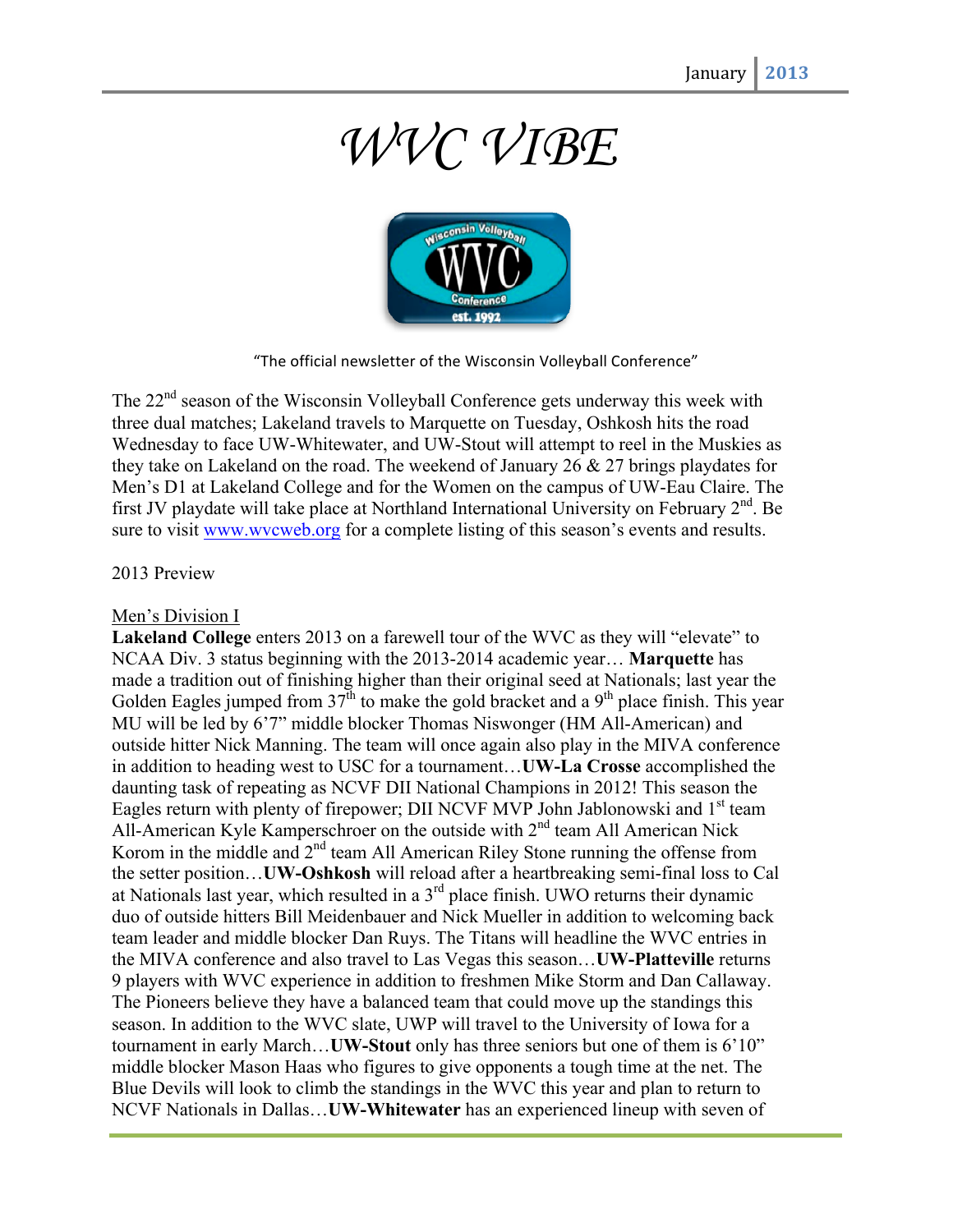their 9 players having 2 or more years played in the WVC. Look for the Warhawks to rely on Daniel Wittke for offense and Deion Burks for ball control.

#### Men's Division 2

**Marquette II** will be young with more than half the roster comprised of newcomers, but expect to contend near the top of the JV division. The Golden Eagles will return to Nationals for the first time in five years and hope to compete well in DIII in Dallas. **UW-Oshkosh II** is your reigning NCVF DIII National Champion after sweeping THE Ohio St. in the championship match held last April in Kansas City. Steve Brunelli and Andrew Nett will lead an otherwise young squad that finished  $2<sup>nd</sup>$  at the WVC Kickoff tournament…**UW-Platteville II** has a mixture of returners and newcomers that will be led by Abe Yang, Evan Thielen, and Zach Stellflue. **Carroll University, Concordia University-Wisconsin, Moody Bible Institute, Northland International University, UW-Fond du Lac, UW-Oshkosh III, UW-Stout II, UW-Superior, and UW-Whitewater II** round out the JV conference.

#### Women's Division

**UW-Eau Claire** will once again field two teams in 2013. The Blugolds return 7 players from a team that stormed through the WVC State tournament in 2012 to claim the championship. Leah Klink, Karen Sueppel, and Ashley Howard will lead the squad this season as they travel to the National Ranking tournament at Marquette University and NCVF Nationals in Dallas. An improved UWEC-B will play a full WVC schedule this spring…**UW-Stevens Point** returns the smooth setting of Leah Monti and powerful attack of Kirsten Algiers and will also look for an immediate impact from newcomer Taylor Dorsey. The Pointers are excited to attend NCVF Nationals again this year after a 3 year hiatus and expect to be near the top of the WVC…**Carroll University** returners Amanda Tschan, Mariel Sobey, and Zoe Caliendo will lead the team this season. The Pioneers are off to a good start having already placed  $2<sup>nd</sup>$  at the UW-Stout invite in early December.... **UW-La Crosse** will field two teams again this year. The A team returns last year's WVC defensive Player of the Year, Jenn Johnas, as well as 5 other starters which should allow them to compete at or near the top of the conference. The Eagles will compete in the National ranking tournament at Marquette and will also be headed to Dallas for Nationals. The B team will led by Ashley Krizek, Korrin May, and Sammi Borchardt. Six freshmen round out the roster that is ready for whatever the competition bring…**UW-Green Bay, UW-Oshkosh, UW-Platteville, UW- River Falls, UW-Stout, UW-Superior, and UW-Whitewater** will also compete in the 16 team division.